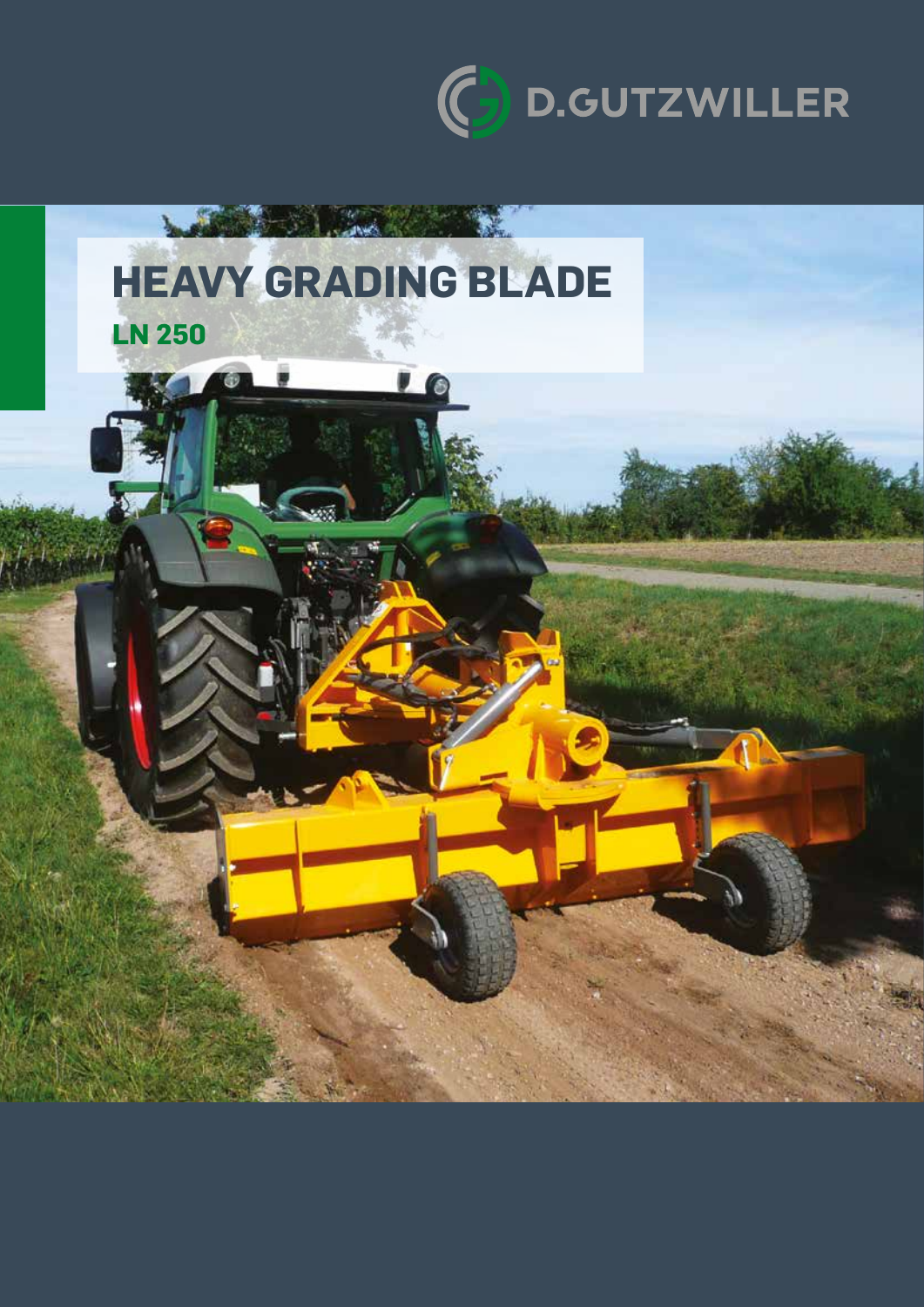# Reinforced hydraulic grading blade Serie « Heavy » LN250



- Le châssis mono-poutre grâce à son dimensionnement est capable de supporter d'importantes charges.
- L'ensemble des mouvements (dévers, déport et inclinaison) se font par vérin hydraulique piloté directement depuis le tracteur.
- La lame est équipée de 2 roues de terrages qui se montent de façon rapprochées ou écartées suivant les applications. Elles permettent de stabiliser la lame et de supprimer les contraintes venant du tracteur.



The leveling blades D.Gutzwiller are based on our long experience in the field of road renewal and leveling. They are ideal tool for for fine and heavy adjustments as well as earthworks.

### Le principe de fabrication garantit rigidité, robustesse et précision dans le travail de nivellement.

Le profil de lame et l'angle de coupe sont étudiés pour permettre d'attaquer tous types de sols et de réaliser tous types de travaux.

# EXAMPLES OF USES

- Track grading
- **Banking**
- Learing and cleanning
- **Curing**
- **Earthworks**
- Snow clearance.

# THE VARIOUS HYDRAULIC **MOVEMENTS**

Rotation

Hydraulic

Hydraulic Inclinaison

Hydraulic **Offset** 

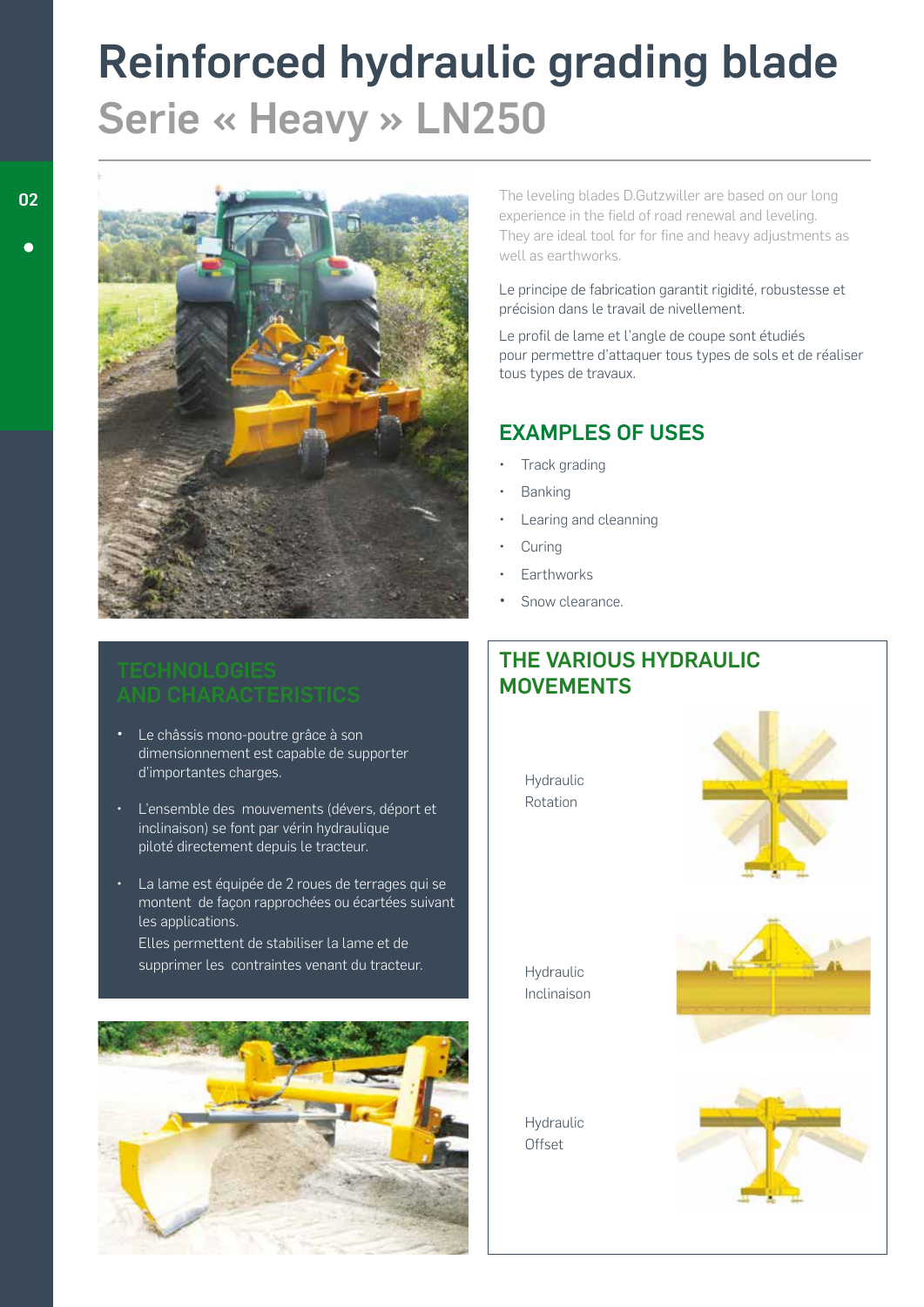

# CONFIGURATION AND EQUIPMENT SERIES EQUIPMENT



- Standardized three-point hitch (Front or rear mounting). Cat. 2.
- Screwed and interchangeable wear plate.
- 3 hydraulic movements, double action.
- 2 support wheels.
- 2 lateral webs.

| <b>TYPE</b>                          | <b>LN 250</b> |
|--------------------------------------|---------------|
| Working width (mm)                   | 2500          |
| Total width without web (mm)         | 2500          |
| Height of the blade body (mm)        | 600           |
| Weight (kg)                          | 870           |
| Distance Blade / 3-points hitch (mm) | 1400          |
| Hydraulic rotation (°)               | $45^\circ$    |
| Hydraulic offset (°)                 | $25^\circ$    |
| Hydraulic Inclinaison (°)            | $20^\circ$    |